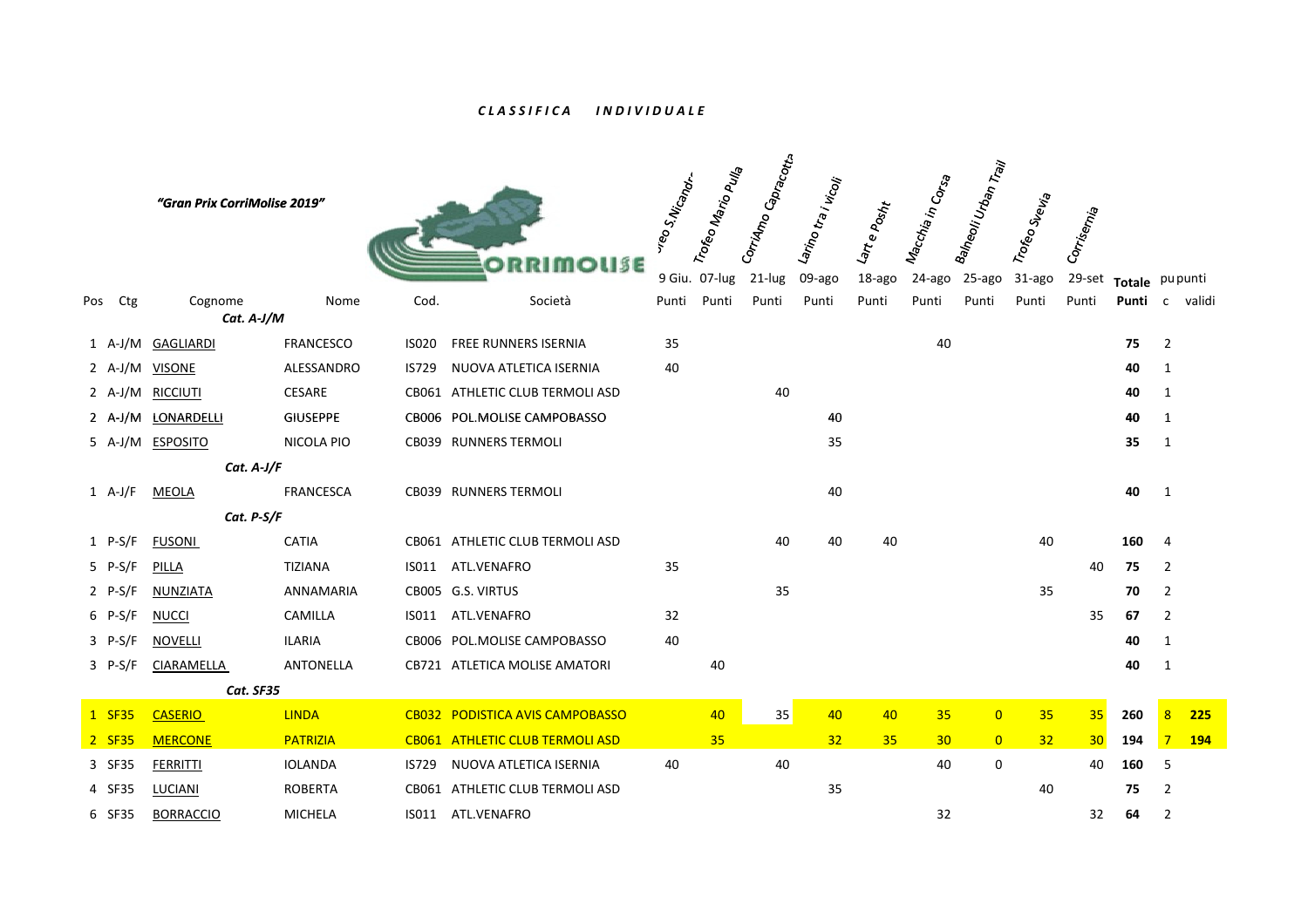| 5 SF35      | <b>FUSCO</b>        | <b>EMANUELA</b>   |              | IS011 ATL.VENAFRO               | 35 |    |                 |    |    |             |                |    |    | 35  | 1              |     |
|-------------|---------------------|-------------------|--------------|---------------------------------|----|----|-----------------|----|----|-------------|----------------|----|----|-----|----------------|-----|
|             | Cat. SF40           |                   |              |                                 |    |    |                 |    |    |             |                |    |    |     |                |     |
| 1 SF40      | <b>SPARVIERI</b>    | GABRIELLA         |              | CB061 ATHLETIC CLUB TERMOLI ASD |    | 40 |                 |    | 40 | 35          |                | 35 |    | 150 | 5              |     |
| 3 SF40      | DI BENEDETTO        | <b>MORENA</b>     | <b>IS729</b> | NUOVA ATLETICA ISERNIA          | 40 |    |                 |    |    | 40          | 0              |    | 40 | 120 | $\overline{4}$ |     |
| 2 SF40      | <b>RUSSO</b>        | <b>ELIANA</b>     |              | CB064 LARINO RUN                |    | 35 |                 | 40 | 32 |             |                |    |    | 107 | 3              |     |
| 4 SF40      | MARINELLI           | <b>GRAZIA</b>     |              | CB061 ATHLETIC CLUB TERMOLI ASD |    |    | 40              |    | 35 |             |                |    |    | 75  | $\overline{2}$ |     |
| 5 SF40      | <b>CRISTOFARO</b>   | EMANUELA          |              | CB032 PODISTICA AVIS CAMPOBASSO | 32 |    |                 |    |    | 32          |                |    |    | 64  | $\overline{2}$ |     |
| 6 SF40      | DI TILLO            | PAOLA             |              | CB005 G.S. VIRTUS               |    |    |                 |    |    |             |                | 40 |    | 40  | 1              |     |
| 7 SF40      | CAPASSO             | <b>BENEDETTA</b>  |              | IS011 ATL.VENAFRO               | 35 |    |                 |    |    | $\mathbf 0$ |                |    |    | 35  | $\overline{2}$ |     |
| 9 SF40      | <b>VERTE</b>        | LUCIANA           | IS010        | ATLETICA ISERNIA                |    |    |                 |    |    |             |                |    | 35 | 35  | 1              |     |
| 8 SF40      | LIMONGI             | <b>FILOMENA</b>   |              | CB061 ATHLETIC CLUB TERMOLI ASD |    |    |                 |    |    |             |                | 32 |    | 32  | 1              |     |
|             | Cat. SF45           |                   |              |                                 |    |    |                 |    |    |             |                |    |    |     |                |     |
| 1 SF45      | <b>BORNASCHELLA</b> | <b>ANNA</b>       |              | IS011 ATL.VENAFRO               | 40 | 40 | 40              | 40 |    | 40          |                | 40 | 40 | 280 | $\overline{7}$ | 280 |
| 2 SF45      | <b>MERCONE</b>      | <b>MARILENA</b>   |              | CB061 ATHLETIC CLUB TERMOLI ASD |    | 32 | 35              | 32 | 40 | 32          | $\overline{0}$ | 35 | 32 | 238 | 8              | 238 |
| 3 SF45      | <b>IANNITTO</b>     | <b>FELICITA</b>   |              | CB721 ATL.MOLISE AMATORI        | 35 | 30 | 32              | 30 |    |             |                | 32 | 29 | 188 | 6              |     |
| 4 SF45      | COSTA               | ORANGE            | IS729        | NUOVA ATLETICA ISERNIA          |    |    |                 |    |    | 35          |                |    | 35 | 70  | 2              |     |
| 4 SF45      | <b>PERINO</b>       | <b>GRAZIA</b>     |              | CB032 PODISTICA AVIS CAMPOBASSO |    | 35 |                 |    |    |             |                |    | 30 | 65  | $\overline{2}$ |     |
| 4 SF45      | <b>PASCALE</b>      | CANDIDA           |              | CB039 RUNNERS TERMOLI           |    |    |                 | 35 |    |             | 0              |    |    | 35  | $\overline{2}$ |     |
|             | Cat. SF50           |                   |              |                                 |    |    |                 |    |    |             |                |    |    |     |                |     |
| 1 SF50      | <b>VISONE</b>       | LOREDANA          | ISO11        | ATL.VENAFRO                     | 40 |    |                 |    |    |             |                |    | 40 | 80  | 1              |     |
| <b>SF50</b> | PETRARCA            | <b>ENRICA</b>     | IS729        | NUOVA ATLETICA ISERNIA          |    |    |                 |    |    |             | 0              |    |    | 0   | 1              |     |
|             | Cat. SF55           |                   |              |                                 |    |    |                 |    |    |             |                |    |    |     |                |     |
| 1 SF55      | <b>GIULIANO</b>     | <b>ANTONIETTA</b> |              | CB721 ATL.MOLISE AMATORI        | 35 | 32 | 40              |    |    |             |                |    |    | 107 | 3              |     |
| 2 SF55      | SPRECACENERE        | ADALGISA          |              | CB721 ATL.MOLISE AMATORI        | 32 | 30 |                 | 40 |    |             |                |    |    | 102 | 3              |     |
| 3 SF55      | <b>IAFRANCESCO</b>  | <b>MARIA</b>      |              | CB721 ATL.MOLISE AMATORI        | 40 | 40 |                 |    |    |             |                |    |    | 80  | $\overline{2}$ |     |
| 5 SF55      | <b>ANGIOLILLI</b>   | ALBA              | ISO10        | ATLETICA ISERNIA                |    |    |                 |    |    |             |                |    | 40 | 40  | 1              |     |
| 4 SF55      | DI GREGORIO         | LETIZIA           |              | CB716 AMATORI LIMOSANO          |    | 35 |                 |    |    |             |                |    |    | 35  | 1              |     |
|             | Cat. P-SM           |                   |              |                                 |    |    |                 |    |    |             |                |    |    |     |                |     |
| $1$ SM      | <b>BONELLI</b>      | <b>VINCENZO</b>   |              | CB061 ATHLETIC CLUB TERMOLI ASD |    | 30 | 30 <sub>2</sub> | 26 | 40 | 27          | $\overline{0}$ | 30 | 22 | 205 | 8              | 205 |
| 5 SM        | LANNI               | <b>ALFONSO</b>    |              | IS011 ATL.VENAFRO               | 32 | 35 |                 | 30 |    | 35          |                | 32 | 32 | 196 | 6              |     |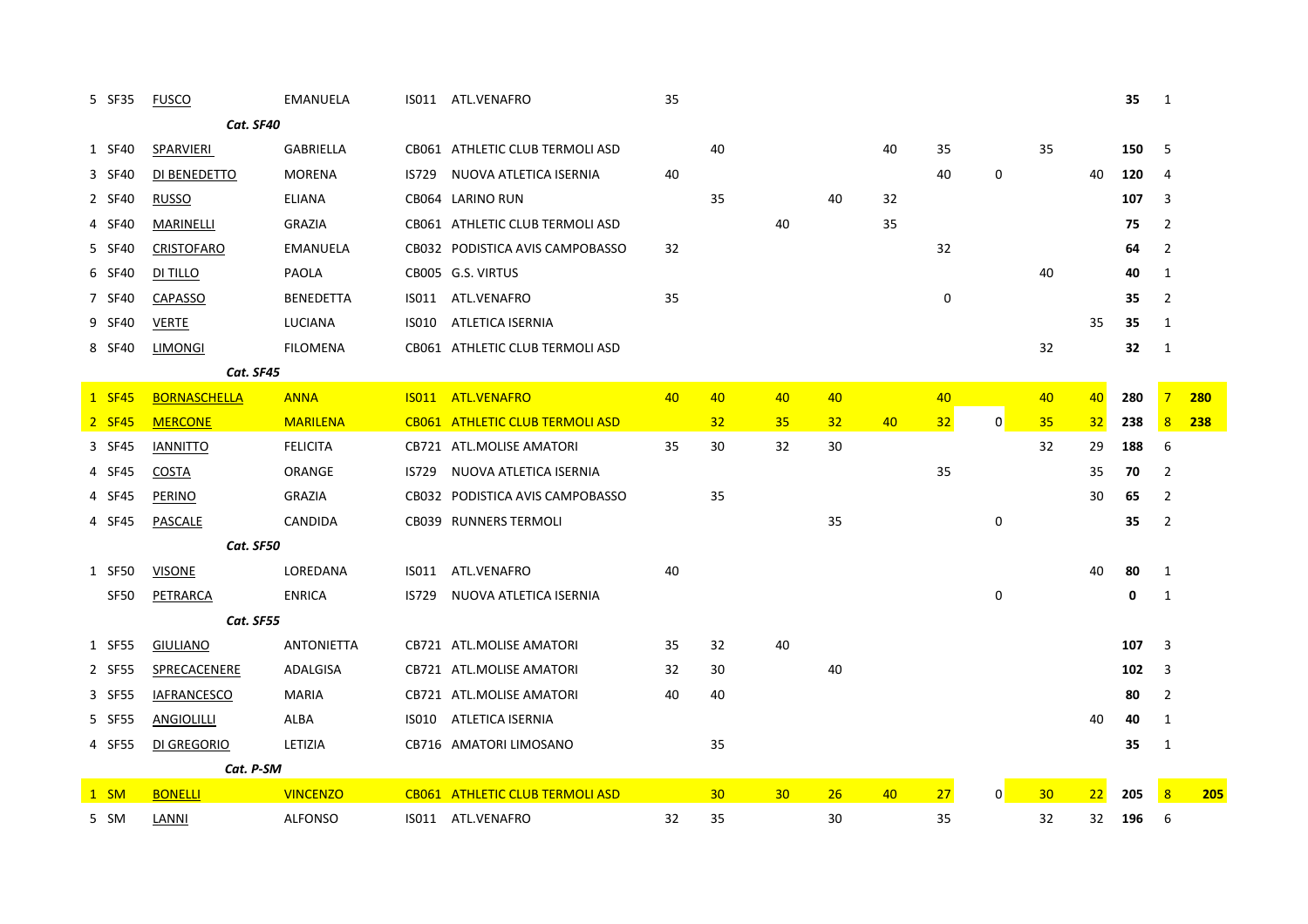| 2 SM   | <b>ROTOLO</b>      | <b>MATTIA</b>       | <b>ISO20</b> | <b>FREE RUNNERS ISERNIA</b>     | 29              | 32 | 32 | 29 |    |                |                |    | 26 | 148 | 5              |            |
|--------|--------------------|---------------------|--------------|---------------------------------|-----------------|----|----|----|----|----------------|----------------|----|----|-----|----------------|------------|
| 3 SM   | PETROLLINI         | <b>ALESSIO</b>      | <b>ISO20</b> | FREE RUNNERS ISERNIA            | 40              | 40 |    | 32 |    |                |                |    | 35 | 147 | 4              |            |
| 4 SM   | <b>PIZZUTO</b>     | ANDREA              |              | CB005 G.S. VIRTUS               | 35              | 35 | 40 |    |    |                |                |    |    | 110 | 3              |            |
| 7 SM   | BITEYE             | DJIMBA              | IS729        | NUOVA ATLETICA ISERNIA          | 40              |    |    |    |    | 28             |                |    | 25 | 93  | 3              |            |
| 8 SM   | LETTIERI           | <b>GIUSEPPE</b>     | <b>ISO20</b> | <b>FREE RUNNERS ISERNIA</b>     | 30              |    | 35 |    |    |                |                |    | 27 | 92  | 3              |            |
| 6 SM   | MURATORE           | ANDREA              |              | CB061 ATHLETIC CLUB TERMOLI ASD |                 |    |    | 40 |    |                |                | 40 |    | 80  | $\overline{2}$ |            |
| 11 SM  | <b>VENDETTUOLI</b> | <b>DOMENICO</b>     | IS011        | ATL.VENAFRO                     |                 |    |    |    |    |                |                | 35 | 40 | 75  | $\overline{2}$ |            |
| 15 SM  | <b>GALIFI</b>      | GIOVANNI            | ISO11        | ATL.VENAFRO                     |                 |    |    |    |    | 30             |                |    | 28 | 58  | $\overline{2}$ |            |
| 9 SM   | <b>MOFFA</b>       | <b>RICCARDO</b>     |              | CB721 ATL.MOLISE AMATORI        |                 | 29 |    | 27 |    |                |                |    |    | 56  | $\overline{2}$ |            |
| 16 SM  | AMODEI             | PASQUALE            | IS729        | NUOVA ATLETICA ISERNIA          | 27              |    |    |    |    | 29             | 0              |    |    | 56  | 3              |            |
| 22 SM  | REA                | ANGELO              | IS011        | ATL.VENAFRO                     |                 |    |    |    |    | 26             |                |    | 23 | 49  | $\overline{2}$ |            |
| 10 SM  | PETROLLINI         | <b>ALESSIO</b>      | <b>ISO20</b> | FREE RUNNERS ISERNIA            |                 |    |    |    |    | 40             |                |    |    | 40  | 1              |            |
| 11 SM  | LA SERRA           | PARDO               |              | CB064 LARINO RUN                |                 |    |    | 35 |    |                |                |    |    | 35  | 1              |            |
| 14 SM  | LETTIERI           | <b>GIUSEPPE</b>     | <b>ISO20</b> | FREE RUNNERS ISERNIA            |                 |    |    |    |    | 32             |                |    |    | 32  | $\overline{2}$ |            |
| 23 SM  | DI GNEO            | <b>ANTONIO</b>      | <b>IS729</b> | NUOVA ATLETICA ISERNIA          |                 |    |    |    |    |                |                |    | 30 | 30  | 1              |            |
| 16 SM  | <b>TRONCA</b>      | ANGELO              |              | CB061 ATHLETIC CLUB TERMOLI ASD |                 |    | 29 |    |    |                |                |    |    | 29  | 1              |            |
| 24 SM  | <b>VISONE</b>      | ANDREA              | IS010        | ATLETICA ISERNIA                |                 |    |    |    |    |                |                |    | 29 | 29  | 1              |            |
| 18 SM  | REA                | ANGELO ANDREA       | ISO11        | ATL.VENAFRO                     | 28              |    |    |    |    |                |                |    |    | 28  | 1              |            |
| 18 SM  | DI GIACOMO         | ANDREA              |              | CB006 POL.MOLISE CAMPOBASSO     |                 |    |    | 28 |    |                |                |    |    | 28  | 1              |            |
| 25 SM  | <b>SCORPIO</b>     | <b>ERNESTO</b>      |              | IS011 ATL.VENAFRO               |                 |    |    |    |    |                |                |    | 24 | 24  | 1              |            |
|        | Cat. SM35          |                     |              |                                 |                 |    |    |    |    |                |                |    |    |     |                |            |
| 1 SM35 | <b>MIGNOGNA</b>    | <b>PIERO BIAGIO</b> |              | <b>CB039 RUNNERS TERMOLI</b>    | 35              | 35 |    | 40 | 40 | 35             | $\mathbf{0}$   | 40 | 35 | 260 | 8              | <b>260</b> |
| 2 SM35 | <b>MOFFA</b>       | <b>ALESSANDRO</b>   |              | <b>CB721 ATL.MOLISE AMATORI</b> |                 | 29 | 32 | 27 | 30 | 29             | $\overline{0}$ | 29 | 26 | 202 | 8              | 202        |
| 3 SM35 | <b>DI BUCCI</b>    | <b>GIUSEPPE</b>     | <b>ISO20</b> | FREE RUNNERS ISERNIA            | 40              | 40 | 35 |    |    | 40             |                |    | 40 | 195 | 5              |            |
| 4 SM35 | <b>CAPUANI</b>     | <b>MARIO</b>        | <b>IS011</b> | <b>ATL.VENAFRO</b>              | 32 <sub>2</sub> | 32 | 40 | 35 |    | $\overline{0}$ | $\overline{0}$ |    | 30 | 169 | $\overline{7}$ | <b>169</b> |
| 5 SM35 | LEPORE             | <b>PIETRO</b>       |              | CB064 LARINO RUN                |                 | 28 |    | 29 | 32 |                |                | 30 |    | 119 | $\overline{4}$ |            |
| 6 SM35 | <b>FISCARELLI</b>  | <b>ANTONIO</b>      |              | CB064 LARINO RUN                |                 | 30 |    | 30 | 35 |                |                |    |    | 95  | 3              |            |
| 7 SM35 | NOTADONATO         | ELIA CARLO          |              | CB006 POL.MOLISE CAMPOBASSO     |                 |    |    | 32 |    |                |                | 35 |    | 67  | 2              |            |
| 9 SM35 | IZZI               | <b>MARCO</b>        | <b>ISO20</b> | <b>FREE RUNNERS ISERNIA</b>     |                 |    |    |    |    | 32             |                |    | 29 | 61  | 2              |            |
| 8 SM35 | DI LEONARDO        | <b>FRANCESCO</b>    |              | CB061 ATHLETIC CLUB TERMOLI ASD |                 |    |    | 28 |    |                |                | 32 |    | 60  | 2              |            |
|        |                    |                     |              |                                 |                 |    |    |    |    |                |                |    |    |     |                |            |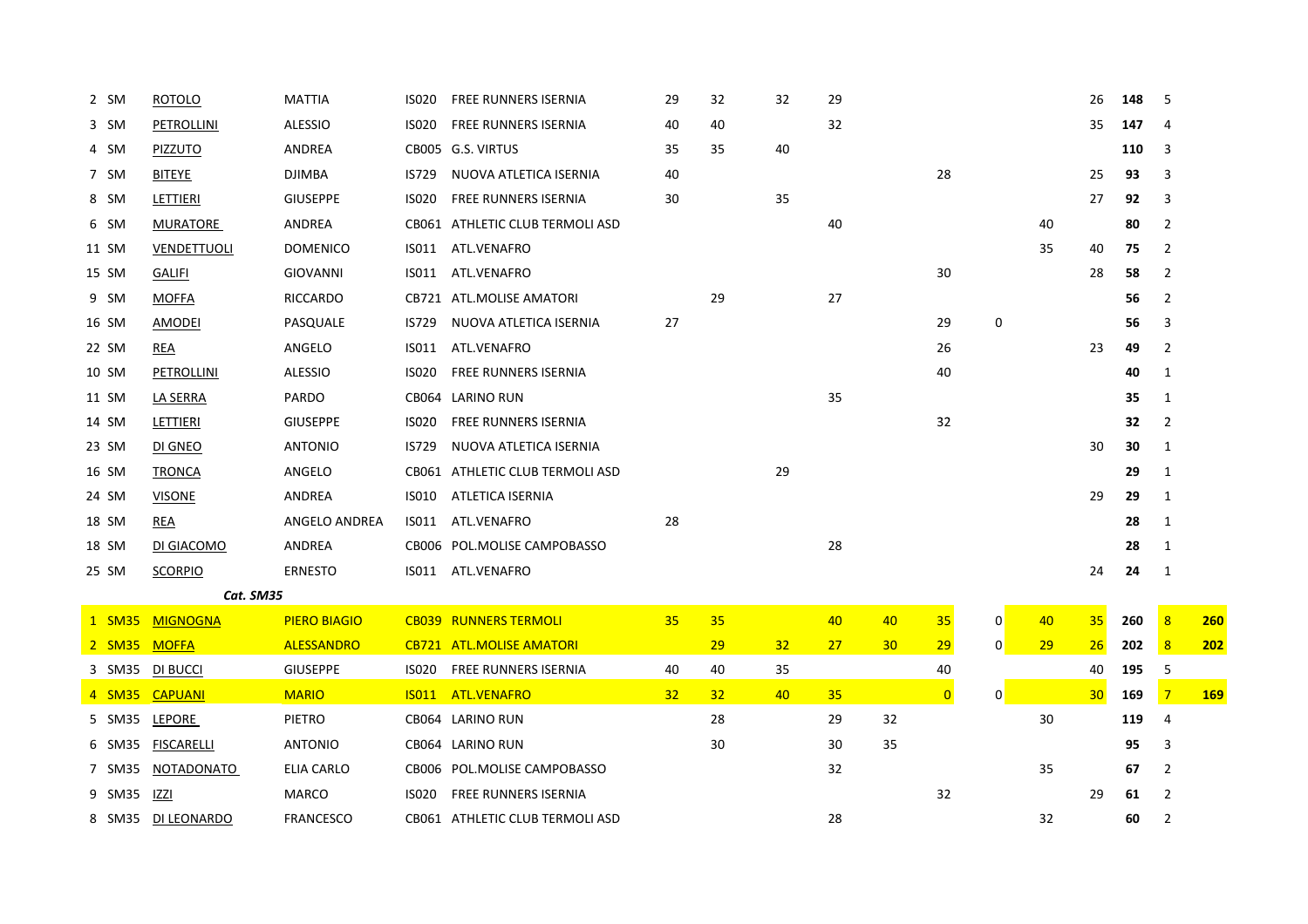| 10 SM35 | <b>CASADEI SANTUCCI</b> | <b>GIANPAOLO</b>    | IS011        | ATL.VENAFRO                     |    |                 |    |    |    | 30 |                |    | 28 | 58  | 2              |            |
|---------|-------------------------|---------------------|--------------|---------------------------------|----|-----------------|----|----|----|----|----------------|----|----|-----|----------------|------------|
| 12 SM35 | ANGELONE                | <b>ANTONIO</b>      | <b>ISO10</b> | ATL.ISERNIA                     | 29 |                 |    |    |    |    |                |    | 27 | 56  | 2              |            |
| SM35    | D'ANDREA                | <b>GIOVANNI</b>     | <b>IS729</b> | NUOVA ATLETICA ISERNIA          |    |                 |    |    |    |    |                |    | 32 | 32  | 1              |            |
| 10 SM35 | <b>CHIODI</b>           | <b>ANTONIO</b>      | IS011        | ATL.VENAFRO                     | 30 |                 |    |    |    |    |                |    |    | 30  | 1              |            |
|         | Cat. SM40               |                     |              |                                 |    |                 |    |    |    |    |                |    |    |     |                |            |
| 2 SM40  | <b>APRILE</b>           | <b>GIOVANNI</b>     |              | CB061 ATHLETIC CLUB TERMOLI ASD |    | 32 <sub>2</sub> |    | 29 | 29 | 27 | $\overline{0}$ | 28 | 27 | 172 | $\overline{7}$ | <u>172</u> |
| 1 SM40  | <b>MARINELLI</b>        | <b>GIUSEPPE</b>     |              | CB746 SPORTING CLUB PETRELLA    | 40 |                 |    |    | 40 | 35 |                | 35 |    | 150 | $\overline{4}$ |            |
| 3 SM40  | DI SANDRO               | <b>MAURIZIO</b>     | <b>ISO20</b> | <b>FREE RUNNERS ISERNIA</b>     |    | 40              | 40 |    |    | 40 |                |    |    | 120 | 3              |            |
| 8 SM40  | DI MARIO                | <b>IVAN</b>         | CB006        | POL.MOLISE CAMPOBASSO           |    |                 |    | 40 |    |    |                | 40 | 40 | 120 | 3              |            |
| 4 SM40  | MALASPINA               | <b>ANTONIO</b>      | CB064        | LARINO RUN                      |    | 30              |    | 28 | 28 |    |                | 27 |    | 113 | $\overline{4}$ |            |
| 5 SM40  | <b>FILIPPONE</b>        | <b>MARCO</b>        |              | CB061 ATHLETIC CLUB TERMOLI ASD |    |                 | 27 | 26 | 27 |    |                | 26 |    | 106 | 4              |            |
| 6 SM40  | <b>MIGNOGNA</b>         | <b>DONATO</b>       | CB032        | PODISTICA AVIS CAMPOBASSO       |    | 29              |    | 24 | 26 | 25 | 0              |    |    | 104 | 5              |            |
| 10 SM40 | <b>UCCIFERRI</b>        | <b>GIUSEPPE</b>     | <b>ISO20</b> | <b>FREE RUNNERS ISERNIA</b>     |    | 35              | 35 |    |    |    |                |    | 30 | 100 | 3              |            |
| 13 SM40 | <b>CALLEO</b>           | <b>NICANDRO</b>     | IS011        | ATL.VENAFRO                     |    |                 |    | 32 |    | 30 |                |    | 35 | 97  | 3              |            |
| 7 SM40  | DAMBRA                  | MICHELANGELO        | CB061        | ATHLETIC CLUB TERMOLI ASD       |    |                 | 32 |    | 30 |    |                | 32 |    | 94  | 3              |            |
| 9 SM40  | <b>ASIATICO</b>         | <b>FABRIZIO</b>     |              | CB061 ATHLETIC CLUB TERMOLI ASD |    |                 | 28 | 25 |    |    |                | 25 |    | 78  | 3              |            |
| 18 SM40 | GRANDE                  | <b>MASSIMILIANO</b> | ISO11        | ATL.VENAFRO                     | 21 |                 |    |    |    | 32 |                |    | 25 | 78  | 3              |            |
| 10 SM40 | DI IORIO                | <b>MAURO</b>        | CB006        | POL.MOLISE CAMPOBASSO           | 35 |                 |    | 35 |    |    |                |    |    | 70  | $\overline{2}$ |            |
| 21 SM40 | MILO' D'ABRUZZO         | <b>SERGIO</b>       | <b>ISO20</b> | <b>FREE RUNNERS ISERNIA</b>     | 24 |                 |    |    |    | 23 |                |    | 22 | 69  | 3              |            |
| 12 SM40 | <b>GRASSI</b>           | <b>VINCENZO</b>     | CB061        | ATHLETIC CLUB TERMOLI ASD       |    |                 |    | 30 | 35 |    |                |    |    | 65  | $\overline{2}$ |            |
| 14 SM40 | SORELLA                 | PASQUALE            |              | CB061 ATHLETIC CLUB TERMOLI ASD |    |                 |    |    | 32 |    |                | 30 |    | 62  | 2              |            |
| 26 SM40 | NAWRATIL                | ANDREAS             | IS011        | ATL.VENAFRO                     | 28 |                 |    |    |    |    | 0              |    | 32 | 60  | 3              |            |
| 14 SM40 | <b>SCIULLI</b>          | <b>POMPILIO</b>     | <b>ISO20</b> | <b>FREE RUNNERS ISERNIA</b>     |    |                 | 30 |    |    | 29 |                |    |    | 59  | 2              |            |
| 24 SM40 | COSTA                   | <b>ANTONIO</b>      | <b>IS729</b> | NUOVA ATLETICA ISERNIA          | 30 |                 |    |    |    |    |                |    | 28 | 58  | 2              |            |
| 16 SM40 | DE FILIPPIS             | <b>MARINO</b>       | CB061        | ATHLETIC CLUB TERMOLI ASD       |    |                 | 29 | 27 |    |    |                |    |    | 56  | 2              |            |
| 17 SM40 | MARCHESCIANO            | <b>DOMENICO</b>     | CB032        | PODISTICA AVIS CAMPOBASSO       |    |                 |    |    |    | 26 |                | 29 |    | 55  | 2              |            |
| 23 SM40 | CARAMANNA               | <b>GIOVANNI</b>     | ISO11        | ATL.VENAFRO                     | 32 |                 |    |    |    |    |                |    | 23 | 55  | 2              |            |
| 25 SM40 | <b>SCOGNAMIGLIO</b>     | LINO                | IS011        | ATL.VENAFRO                     | 29 |                 |    |    |    |    |                |    | 24 | 53  | 2              |            |
| 19 SM40 | <b>FORTE</b>            | <b>MARCO</b>        | IS011        | ATL.VENAFRO                     | 27 |                 |    |    |    | 24 |                |    |    | 51  | $\overline{2}$ |            |
| 20 SM40 | <b>MESSINA</b>          | SALVATORE           |              | CB005 G.S. VIRTUS               | 22 |                 | 26 |    |    |    | 0              |    |    | 48  | 3              |            |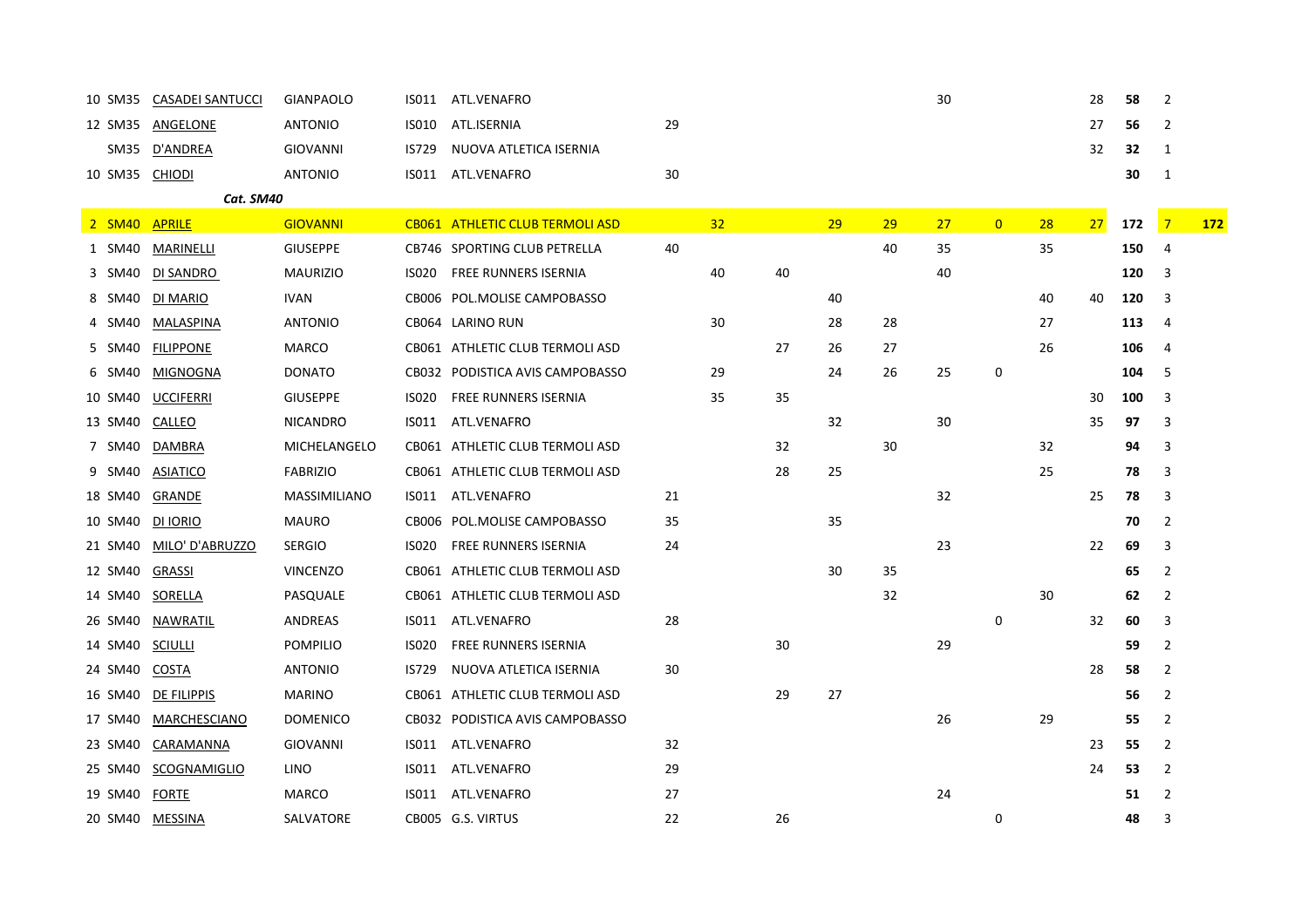| 21 SM40 | VASSALLO           | <b>SERGIO</b>       | IS011        | ATL.VENAFRO                     | 26        |    |    |    |    | 21 |                |    |                 | 47  | 2              |            |
|---------|--------------------|---------------------|--------------|---------------------------------|-----------|----|----|----|----|----|----------------|----|-----------------|-----|----------------|------------|
| SM40    | OLIVE              | <b>GIUSEPPE</b>     | <b>ISO20</b> | FREE RUNNERS ISERNIA            |           |    |    |    |    |    |                |    | 29              | 29  | 1              |            |
| 26 SM40 | <b>LONGO</b>       | <b>EMILIO</b>       | <b>ISO20</b> | FREE RUNNERS ISERNIA            |           |    |    |    |    | 28 |                |    |                 | 28  | $\mathbf{1}$   |            |
| SM40    | ARMENTI            | DANIELE             | <b>IS729</b> | NUOVA ATLETICA ISERNIA          |           |    |    |    |    |    |                |    | 26              | 26  | 1              |            |
| 28 SM40 | LANNI              | <b>MASSIMILIANO</b> | IS011        | ATL.VENAFRO                     | 25        |    |    |    |    |    |                |    |                 | 25  | $\mathbf{1}$   |            |
| 29 SM40 | <b>MARGIOTTA</b>   | <b>ROCCO</b>        | IS011        | ATL.VENAFRO                     | 23        |    |    |    |    |    |                |    |                 | 23  | $\mathbf{1}$   |            |
| 30 SM40 | <b>GIANNINI</b>    | PASQUALINO          | ISO11        | ATL.VENAFRO                     |           |    |    |    |    | 22 |                |    |                 | 22  | 1              |            |
| SM40    | MELZANI            | CARLO               |              | IS011 ATL.VENAFRO               |           |    |    |    |    |    |                |    | 21              | 21  | 1              |            |
| SM40    | PADULO             | <b>JOHNNY</b>       |              | CB005 G.S. VIRTUS               |           |    |    |    |    |    | 0              |    |                 | 0   | $\mathbf{1}$   |            |
|         | Cat. SM45          |                     |              |                                 |           |    |    |    |    |    |                |    |                 |     |                |            |
| 1 SM45  | <b>DI PALMA</b>    | <b>MARCO</b>        |              | CB061 ATHLETIC CLUB TERMOLI ASD |           | 28 | 32 | 29 | 32 | 35 |                | 32 | 21              | 209 | $\overline{7}$ | 209        |
| 6 SM45  | <b>SELVAGGIO</b>   | <b>NICOLA</b>       |              | CB032 PODISTICA AVIS CAMPOBASSO | 29        | 29 |    |    | 30 | 32 | $\overline{0}$ | 30 | 30 <sup>°</sup> | 180 | $\overline{7}$ | <b>180</b> |
| 5 SM45  | <b>TERRACCIANO</b> | <b>MASSIMILIANO</b> | <b>ISO11</b> | <b>ATL.VENAFRO</b>              | <b>29</b> | 26 | 26 | 24 |    | 26 |                | 28 | 19              | 178 | $\overline{7}$ | <b>178</b> |
| 3 SM45  | ROMANO             | ARMANDO             | <b>ISO20</b> | <b>FREE RUNNERS ISERNIA</b>     | 35        | 32 | 35 |    |    | 40 |                |    | 32              | 174 | 5              |            |
| 2 SM45  | <b>CACCHIONE</b>   | <b>GIUSEPPE</b>     |              | CB064 LARINO RUN                |           | 35 |    | 40 | 40 |    |                | 40 |                 | 155 | $\overline{4}$ |            |
| 7 SM45  | DI MONACO          | <b>VINCENZO</b>     | <b>ISO20</b> | <b>FREE RUNNERS ISERNIA</b>     | 40        | 40 | 40 |    |    |    |                |    | 35              | 155 | 4              |            |
| 3 SM45  | BALLERINO          | <b>DONATO</b>       |              | CB061 ATHLETIC CLUB TERMOLI ASD |           |    | 30 | 27 | 28 | 28 |                | 29 |                 | 142 | 5              |            |
| 7 SM45  | <b>BORIATI</b>     | <b>LUCA</b>         | <b>IS729</b> | NUOVA ATLETICA ISERNIA          | 18        | 25 | 29 | 25 |    | 23 |                |    |                 | 120 | 5              |            |
| 9 SM45  | MANES              | ROBERTO             |              | CB061 ATHLETIC CLUB TERMOLI ASD |           |    | 27 |    | 27 |    |                | 35 |                 | 89  | 3              |            |
| 10 SM45 | IZZI               | <b>FRANCESCO</b>    |              | CB064 LARINO RUN                |           | 27 |    | 28 | 29 |    |                |    |                 | 84  | 3              |            |
| 14 SM45 | PETRINO            | <b>MICHELE</b>      | <b>ISO20</b> | <b>FREE RUNNERS ISERNIA</b>     | 24        |    |    |    |    | 30 |                |    | 28              | 82  | 3              |            |
| 17 SM45 | GIONTA             | <b>MASSIMO</b>      | ISO11        | ATL.VENAFRO                     | 23        |    |    |    |    | 24 |                |    | 29              | 76  | 3              |            |
| 11 SM45 | DI PALMA           | <b>AGOSTINO</b>     | <b>IS729</b> | NUOVA ATLETICA ISERNIA          |           | 24 | 28 |    |    | 22 |                |    |                 | 74  | 3              |            |
| 15 SM45 | DI LORENZO         | <b>FABRIZIO</b>     | <b>ISO20</b> | <b>FREE RUNNERS ISERNIA</b>     | 20        |    |    |    |    | 29 |                |    | 23              | 72  | 3              |            |
| 12 SM45 | DE MARCO           | <b>DOMENICO</b>     |              | CB032 PODISTICA AVIS CAMPOBASSO |           |    |    | 35 | 35 |    |                |    |                 | 70  | $\overline{2}$ |            |
| 13 SM45 | <b>IANNUCCILLO</b> | DANIEL              | <b>IS729</b> | NUOVA ATLETICA ISERNIA          | 30        | 30 |    |    |    |    | 0              |    |                 | 60  | 3              |            |
| 23 SM45 | <b>GIANGRANDE</b>  | <b>DOMENICO</b>     | IS011        | ATL.VENAFRO                     | 27        |    |    |    |    |    |                |    | 26              | 53  | 2              |            |
| 23 SM45 | <b>SFERRA</b>      | ANTONIO             | IS729        | NUOVA ATLETICA ISERNIA          |           |    |    |    |    | 27 | 0              |    | 25              | 52  | 3              |            |
| 15 SM45 | <b>VECCHIO</b>     | <b>ANTONIO</b>      |              | CB064 LARINO RUN                |           |    |    | 23 |    |    |                | 26 |                 | 49  | 2              |            |
| 32 SM45 | GATTI              | PHILIPO             |              | IS011 ATL.VENAFRO               | 21        |    |    |    |    |    |                |    | 27              | 48  | 2              |            |
|         |                    |                     |              |                                 |           |    |    |    |    |    |                |    |                 |     |                |            |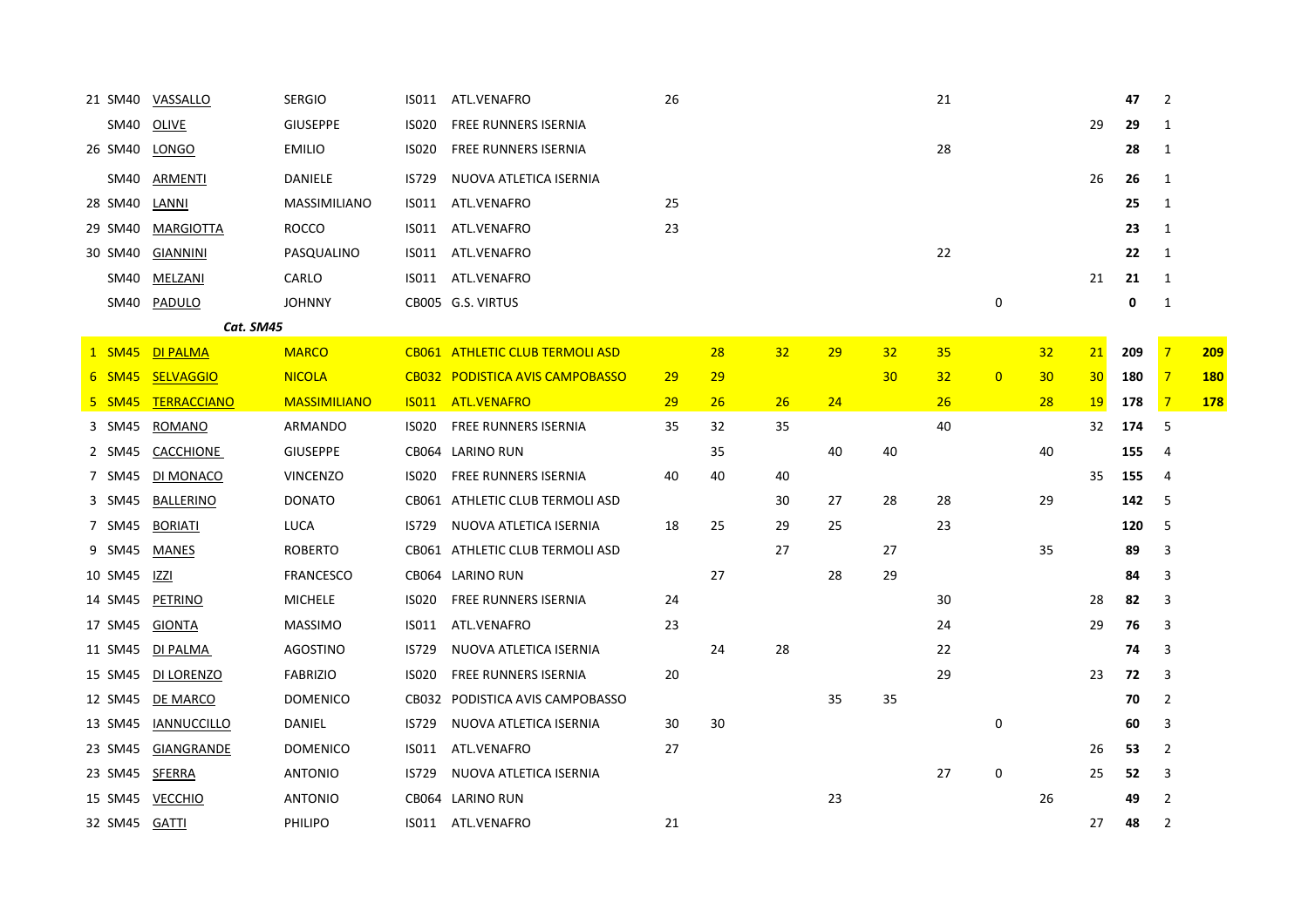| 26 SM45 | DI MUCCIO            | <b>DOMENICO</b>      | IS011        | ATL.VENAFRO                     | 26 |    |                 |           |    |    |                |    | 20        | 46  | 2              |            |
|---------|----------------------|----------------------|--------------|---------------------------------|----|----|-----------------|-----------|----|----|----------------|----|-----------|-----|----------------|------------|
| 32 SM45 | <b>MORENO</b>        | CARLO                | IS011        | ATL.VENAFRO                     |    |    |                 |           |    | 21 |                |    | 24        | 45  | $\overline{2}$ |            |
| 26 SM45 | LEGGIERO             | <b>ROBERTO</b>       | IS011        | ATL.VENAFRO                     |    |    |                 | 26        |    |    |                |    | 18        | 44  | 2              |            |
| SM45    | VOLPACCHIO           | <b>NICOLA</b>        |              | CB032 PODISTICA AVIS CAMPOBASSO |    |    |                 |           |    |    |                |    | 40        | 40  | $\mathbf{1}$   |            |
| 18 SM45 | <b>FURIOSO</b>       | <b>DAMIANO</b>       | IS729        | NUOVA ATLETICA ISERNIA          | 32 |    |                 |           |    |    |                |    |           | 32  | $\mathbf{1}$   |            |
| 18 SM45 | <b>CIALELLA</b>      | <b>STEFANO</b>       | IS729        | NUOVA ATLETICA ISERNIA          |    |    |                 | 32        |    |    |                |    |           | 32  | 1              |            |
| 20 SM45 | <b>MISCIONE</b>      | <b>DANILO</b>        | CB064        | LARINO RUN                      |    |    |                 | 30        |    |    |                |    |           | 30  | $\mathbf{1}$   |            |
| 22 SM45 | GONNELLA             | <b>MICHELE</b>       | <b>IS729</b> | NUOVA ATLETICA ISERNIA          | 28 |    |                 |           |    |    |                |    |           | 28  | 1              |            |
| 23 SM45 | CARUSO               | <b>GIUSEPPE</b>      |              | CB061 ATHLETIC CLUB TERMOLI ASD |    |    |                 |           |    |    |                | 27 |           | 27  | 1              |            |
| 28 SM45 | <b>FIORANTE</b>      | <b>OLINDO</b>        | IS729        | NUOVA ATLETICA ISERNIA          | 25 |    |                 |           |    |    |                |    |           | 25  | $\mathbf{1}$   |            |
| 28 SM45 | DI NARDO             | <b>SERGIO</b>        | IS011        | ATL.VENAFRO                     |    |    |                 |           |    | 25 |                |    |           | 25  | 1              |            |
| 30 SM45 | CAMINO               | <b>GIOVANNI</b>      |              | CB746 SPORTING PETRELLA         |    | 23 |                 |           |    |    |                |    |           | 23  | 1              |            |
| 31 SM45 | <b>TERRIGNO</b>      | RENATO               | <b>IS729</b> | NUOVA ATLETICA ISERNIA          | 22 |    |                 |           |    |    | 0              |    |           | 22  | $\overline{2}$ |            |
| SM45    | DI MAGGIO            | <b>ANTONIO</b>       | <b>IS729</b> | NUOVA ATLETICA ISERNIA          |    |    |                 |           |    |    |                |    | 22        | 22  | 1              |            |
| 34 SM45 | SASSO                | <b>MASSIMO</b>       | IS729        | NUOVA ATLETICA ISERNIA          |    |    |                 |           |    | 20 |                |    |           | 20  | 1              |            |
| 35 SM45 | LEGGIERO             | <b>ROBERTO</b>       | IS011        | ATL.VENAFRO                     | 19 |    |                 |           |    |    |                |    |           | 19  | 1              |            |
| SM45    | DI MATTEO            | <b>MASSIMO MARIO</b> | IS729        | NUOVA ATLETICA ISERNIA          |    |    |                 |           |    |    |                |    | 17        | 17  | 1              |            |
|         | Cat. SM50            |                      |              |                                 |    |    |                 |           |    |    |                |    |           |     |                |            |
| 1 SM50  | <b>IAMONACO</b>      | <b>GIUSEPPE</b>      |              | CB032 PODISTICA AVIS CAMPOBASSO |    | 35 | 40              | 40        | 40 | 35 | $\overline{0}$ | 40 | 35        | 265 | 8              | 265        |
| 2 SM50  | <b>DI BLASIO</b>     | <b>GIANNI</b>        |              | CB061 ATHLETIC CLUB TERMOLI ASD |    | 29 | 35              | 35        | 27 | 30 | $\overline{0}$ | 30 | <b>19</b> | 205 | 8              | <b>205</b> |
| 3 SM50  | <b>VALENTE</b>       | <b>MATTEO</b>        |              | <b>CB721 ATL.MOLISE AMATORI</b> | 22 | 27 | 30 <sub>o</sub> | <b>28</b> | 26 |    |                | 27 | 24        | 184 | $\overline{7}$ | 184        |
| 4 SM50  | <b>LANESE</b>        | <b>MASSIMO</b>       |              | <b>CB721 ATL.MOLISE AMATORI</b> | 23 | 26 | 32              | 26        | 25 |    | $\overline{0}$ | 26 | 16        | 174 | 8              | 174        |
| 5 SM50  | <b>BARONE</b>        | <b>MARCO</b>         |              | CB061 ATHLETIC CLUB TERMOLI ASD |    | 22 | 27              | 25        | 24 | 22 | $\overline{0}$ | 23 | <b>18</b> | 161 | 8              | <b>161</b> |
| 6 SM50  | PILLA                | <b>MARCIANO</b>      | ISO11        | ATL.VENAFRO                     | 40 | 40 |                 |           |    | 40 |                |    | 40        | 160 | $\overline{4}$ |            |
| 7 SM50  | DANESE               | <b>GIUSEPPE</b>      |              | CB032 PODISTICA AVIS CAMPOBASSO |    | 28 |                 | 27        |    | 27 | 0              | 28 |           | 110 | 5              |            |
| 8 SM50  | PIETRARCA            | PASQUALINO           |              | CB721 ATL.MOLISE AMATORI        |    | 24 | 28              |           |    | 24 |                | 24 |           | 100 | 4              |            |
| 9 SM50  | <b>GIGLIO</b>        | GIOVANNI             |              | CB032 PODISTICA AVIS CAMPOBASSO | 32 | 32 |                 |           |    | 32 |                |    |           | 96  | 3              |            |
| 10 SM50 | <b>GIACOMODONATO</b> | <b>ROCCO</b>         |              | CB061 ATHLETIC CLUB TERMOLI ASD |    |    | 26              | 24        | 23 |    |                | 22 |           | 95  | 4              |            |
| 12 SM50 | <b>MANOCCHIO</b>     | <b>GIUSEPPE</b>      | IS729        | NUOVA ATLETICA ISERNIA          | 18 | 25 | 29              |           |    |    | 0              |    | 23        | 95  | 5              |            |
| 16 SM50 | <b>VISONE</b>        | <b>PAOLO</b>         | ISO11        | ATL.VENAFRO                     | 30 |    |                 |           |    | 29 |                |    | 29        | 88  | 3              |            |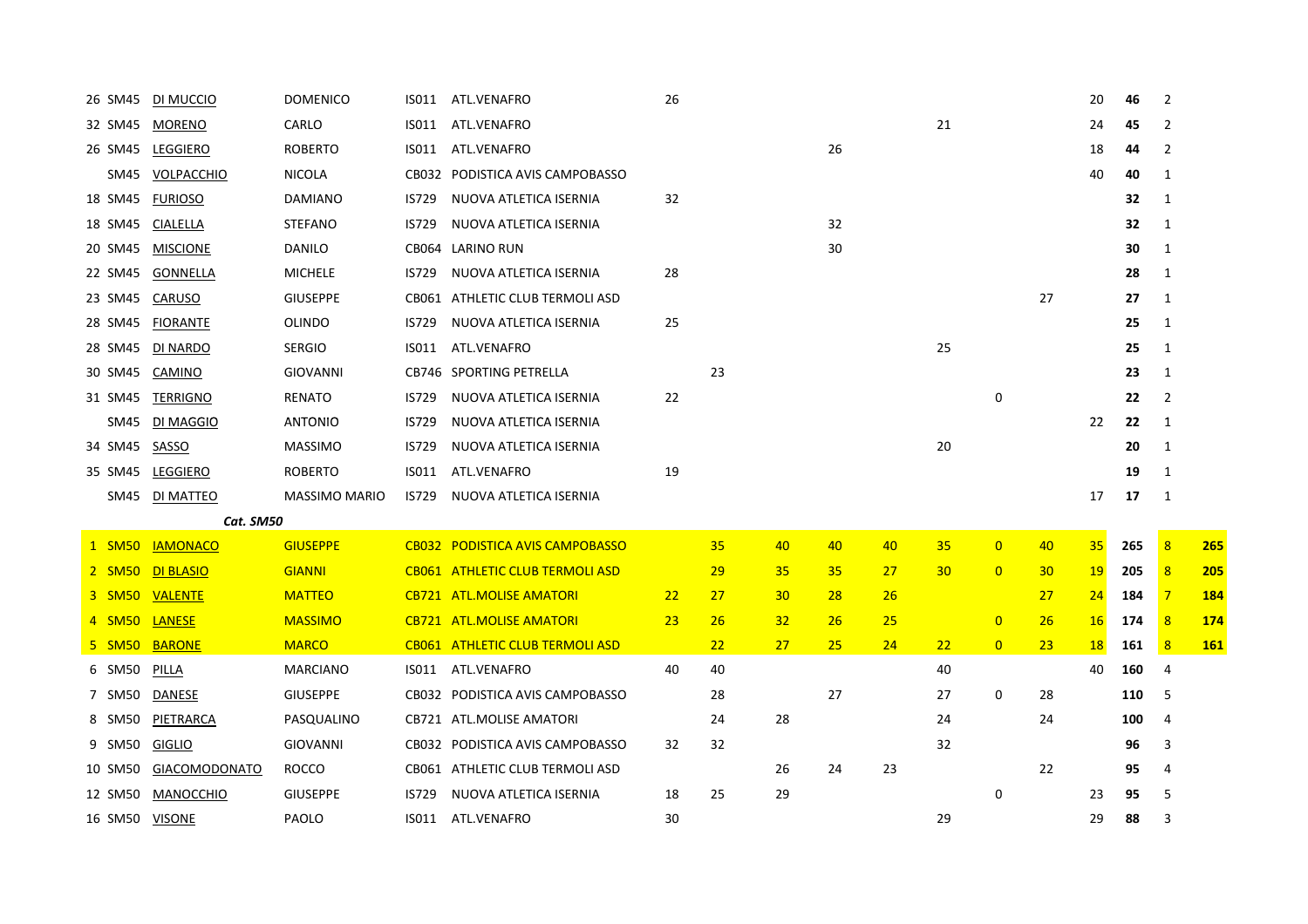| 11 SM50          | ORLANDO           | <b>VINCENZO</b>        |              | CB061 ATHLETIC CLUB TERMOLI ASD |    |    |    | 29 | 29 |           |                | 29              |    | 87  | 3              |            |
|------------------|-------------------|------------------------|--------------|---------------------------------|----|----|----|----|----|-----------|----------------|-----------------|----|-----|----------------|------------|
| 19 SM50          | <b>IANNALFO</b>   | RINALDO                | ISO11        | ATL.VENAFRO                     | 28 |    |    |    |    | 28        |                |                 | 26 | 82  | 3              |            |
| 20 SM50          | SANTILLI DI LUIA  | <b>BERNARDINO</b>      | IS011        | ATL.VENAFRO                     | 27 |    |    |    |    | 26        |                |                 | 28 | 81  | 3              |            |
| 21 SM50          | LANZILLI          | <b>SERGIO</b>          |              | CB006 POL.MOLISE CAMPOBASSO     | 21 |    |    |    | 30 |           | 0              |                 | 30 | 81  | 4              |            |
| 23 SM50          | LOMBARDI          | <b>ANTONIO</b>         | IS011        | ATL.VENAFRO                     | 24 |    |    |    |    | 25        |                |                 | 27 | 76  | 3              |            |
| 13 SM50          | MUGNANO           | <b>ROCCO</b>           |              | CB061 ATHLETIC CLUB TERMOLI ASD |    |    |    |    | 35 |           |                | 32              |    | 67  | $\overline{2}$ |            |
| 14 SM50          | SANTOPUOLI        | LUCA                   |              | CB039 RUNNERS TERMOLI           | 35 | 30 |    |    |    |           |                |                 |    | 65  | $\overline{2}$ |            |
| 15 SM50          | <b>FIORE</b>      | <b>IGINO</b>           |              | CB064 LARINO RUN                |    |    |    | 32 | 32 |           |                |                 |    | 64  | $\overline{2}$ |            |
| 25 SM50          | MILANO            | <b>FABIO</b>           | <b>ISO20</b> | <b>FREE RUNNERS ISERNIA</b>     | 29 |    |    |    |    |           |                |                 | 32 | 61  | 2              |            |
| 16 SM50          | <b>MADDONNI</b>   | MARCO                  | <b>IS729</b> | NUOVA ATLETICA ISERNIA          | 17 | 21 |    |    |    | 21        | 0              |                 |    | 59  | 4              |            |
| 18 SM50          | <b>PALMIERI</b>   | <b>EDUARDO</b>         |              | CB061 ATHLETIC CLUB TERMOLI ASD |    |    |    | 30 | 28 |           |                |                 |    | 58  | $\overline{2}$ |            |
| 22 SM50          | <b>BERNARDO</b>   | <b>REMO</b>            | <b>IS729</b> | NUOVA ATLETICA ISERNIA          |    | 23 | 27 |    |    |           |                |                 |    | 50  | $\overline{2}$ |            |
| 29 SM50          | <b>BISCEGLIA</b>  | <b>GUGLIELMO</b>       | ISO11        | ATL.VENAFRO                     |    |    |    |    |    | 23        |                |                 | 20 | 43  | 2              |            |
| 24 SM50          | DI IORIO          | <b>VINCENZO</b>        |              | CB005 G.S. VIRTUS               |    |    |    |    |    |           |                | 35              |    | 35  | 1              |            |
| 26 SM50          | LABELLA           | <b>GIULIANO</b>        | IS729        | NUOVA ATLETICA ISERNIA          | 26 |    |    |    |    |           |                |                 |    | 26  | 1              |            |
| 27 SM50          | RICCIARDELLA      | <b>NICOLA</b>          |              | CB032 PODISTICA AVIS CAMPOBASSO | 25 |    |    |    |    |           |                |                 |    | 25  | 1              |            |
| 27 SM50          | PALLADINO         | ANDREA                 |              | CB005 G.S. VIRTUS               |    |    |    |    |    |           |                | 25              |    | 25  | 1              |            |
| SM50             | <b>BENEVENTO</b>  | CARMINE                |              | CB005 G.S. VIRTUS               |    |    |    |    |    |           |                |                 | 25 | 25  | 1              |            |
| 30 SM50          | <b>CENTILLO</b>   | <b>GIUSEPPE</b>        |              | CB032 PODISTICA AVIS CAMPOBASSO |    |    |    |    | 22 |           |                |                 |    | 22  | 1              |            |
| SM50             | ARMANETTI         | PIERLUIGI              |              | CB032 PODISTICA AVIS CAMPOBASSO |    |    |    |    |    |           |                |                 | 22 | 22  | 1              |            |
| SM <sub>50</sub> | <b>VIRGINILLO</b> | <b>NICOLINO</b>        | ISO10        | ATLETICA ISERNIA                |    |    |    |    |    |           |                |                 | 21 | 21  | 1              |            |
| 31 SM50          | SIRAVO            | GIOVANNI ROSARIO IS020 |              | <b>FREE RUNNERS ISERNIA</b>     | 20 |    |    |    |    |           |                |                 |    | 20  | 1              |            |
| 32 SM50          | <b>LEONE</b>      | <b>ANTONIO</b>         |              | CB032 PODISTICA AVIS CAMPOBASSO | 19 |    |    |    |    |           |                |                 |    | 19  | 1              |            |
| <b>SM50</b>      | CORRADO           | PASQUALE               | <b>ISO20</b> | FREE RUNNERS ISERNIA            |    |    |    |    |    |           |                |                 | 17 | 17  | 1              |            |
| SM50             | SFERRA            | BALDASSARRE            | ISO11        | ATL.VENAFRO                     |    |    |    |    |    |           |                |                 | 15 | 15  | 1              |            |
| SM50             | <b>MONACO</b>     | <b>MARIO</b>           |              | CB061 ATHLETIC CLUB TERMOLI ASD |    |    |    |    |    |           | 0              |                 |    | 0   | 1              |            |
|                  | Cat. SM55         |                        |              |                                 |    |    |    |    |    |           |                |                 |    |     |                |            |
| 1 SM55           | <b>COLONNA</b>    | <b>ROBERTO</b>         |              | CB061 ATHLETIC CLUB TERMOLI ASD |    | 40 | 35 | 40 | 40 | 40        |                | 40              | 35 | 270 | $\overline{7}$ | 270        |
| 2 SM55           | <b>FATICA</b>     | <b>ANTONIO</b>         |              | CB006 POL.MOLISE CAMPOBASSO     |    | 32 |    | 35 | 35 | 35        |                | 35              | 32 | 204 | 6              |            |
| 3 SM55           | <b>MORRILLO</b>   | <b>SERGIO</b>          |              | CB061 ATHLETIC CLUB TERMOLI ASD |    | 25 | 27 | 27 | 29 | <b>25</b> | $\overline{0}$ | 30 <sub>2</sub> |    | 163 | $\overline{7}$ | <b>163</b> |
|                  |                   |                        |              |                                 |    |    |    |    |    |           |                |                 |    |     |                |            |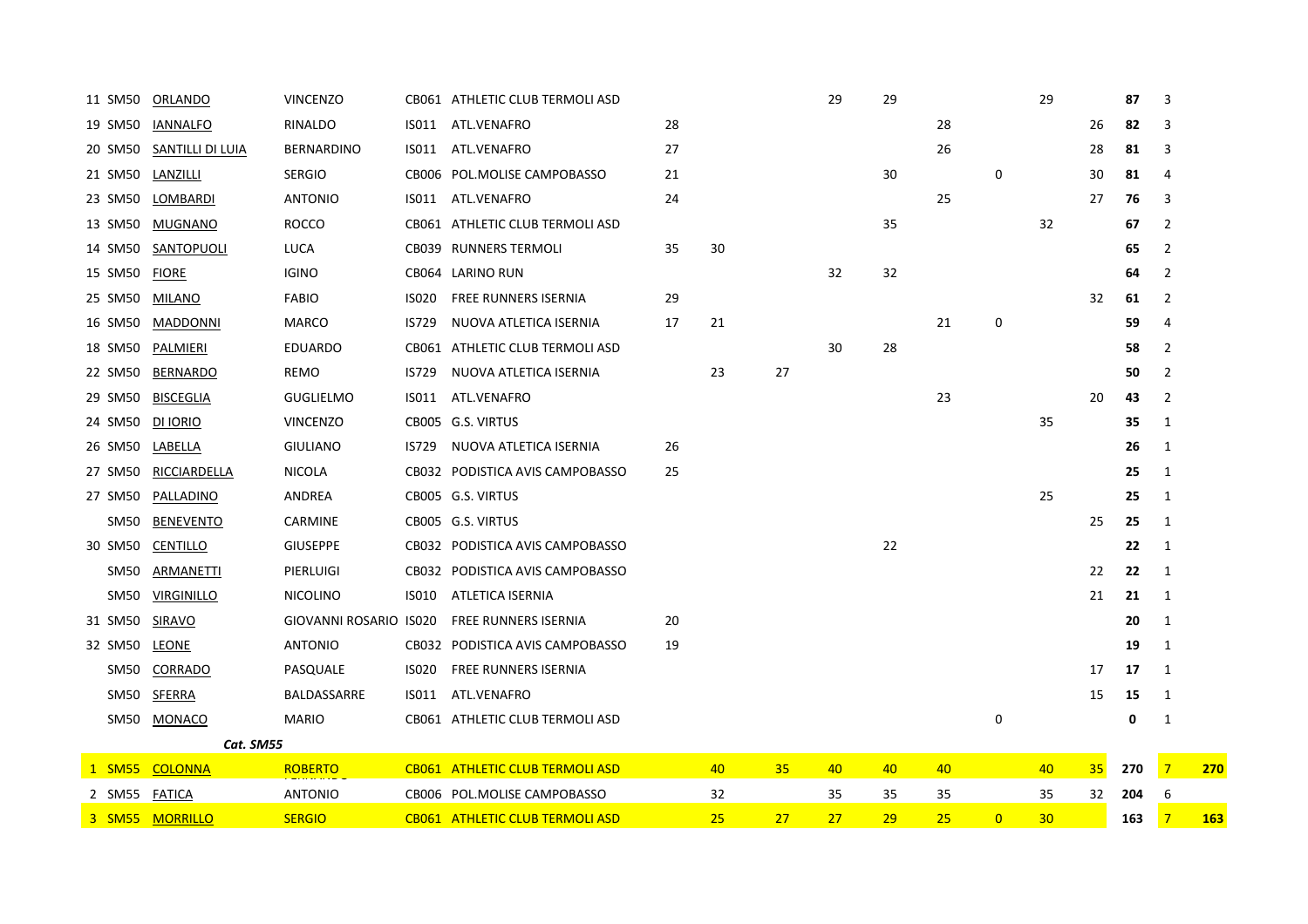| 4 SM55  | ARCARI           | <b>CLAUDIO</b>         | CB061 ATHLETIC CLUB TERMOLI ASD |    | 27 | 28              |           | 27              | 27              |                | 32              |    | 141 | 5              |             |
|---------|------------------|------------------------|---------------------------------|----|----|-----------------|-----------|-----------------|-----------------|----------------|-----------------|----|-----|----------------|-------------|
| 5 SM55  | <b>TEDESCHI</b>  | <b>DOMENICO</b>        | CB005 G.S. VIRTUS               |    | 30 | 30              | 32        | 32              |                 | $\mathbf 0$    |                 |    | 124 | 5              |             |
| 8 SM55  | NABIL            | LAZHAR                 | IS011 ATL.VENAFRO               |    |    | 32              | 30        |                 | 32              |                |                 | 30 | 124 | 3              |             |
| 5 SM55  | BARONE           | PAOLO                  | CB721 ATL.MOLISE AMATORI        | 32 | 29 |                 |           |                 | 26              | 0              | 29              |    | 116 | 5              |             |
| 11 SM55 | DE ROSA          | <b>FRANCESCO</b>       | IS011 ATL.VENAFRO               | 40 |    |                 |           |                 | 30              |                |                 | 40 | 110 | 3              |             |
| 7 SM55  | GUGLIELMI        | RENATO CELESTINO IS729 | NUOVA ATLETICA ISERNIA          | 30 | 26 | 29              |           |                 | 24              | $\mathsf 0$    |                 |    | 109 | 5              |             |
| 12 SM55 | DI GIOVANNI      | <b>PAOLO</b>           | IS011 ATL.VENAFRO               | 35 |    |                 |           |                 | 28              |                |                 | 27 | 90  | 3              |             |
| 9 SM55  | <b>RICCIUTO</b>  | <b>BRUNO</b>           | CB721 ATL.MOLISE AMATORI        |    |    | 26              |           | 28              |                 |                | 28              |    | 82  | 3              |             |
| 10 SM55 | PRIOLO           | MARCELLO               | CB721 ATL.MOLISE AMATORI        |    | 35 | 40              |           |                 |                 |                |                 |    | 75  | $\overline{2}$ |             |
| 13 SM55 | CAPPIELLO        | <b>ANTONIO</b>         | CB061 ATHLETIC CLUB TERMOLI ASD |    |    |                 | 28        | 30              |                 |                |                 |    | 58  | $\overline{2}$ |             |
| 14 SM55 | DE FILIPPIS      | <b>CLAUDIO</b>         | IS011 ATL.VENAFRO               |    |    |                 |           |                 | 29              |                |                 | 29 | 58  | $\overline{2}$ |             |
| 18 SM55 | LECCESE          | <b>EMILIO</b>          | CB032 PODISTICA AVIS CAMPOBASSO |    | 24 |                 |           |                 |                 |                |                 | 25 | 49  | $\overline{2}$ |             |
| 14 SM55 | <b>RICCIUTO</b>  | <b>BRUNO</b>           | CB721 ATL.MOLISE AMATORI        | 29 |    |                 |           |                 |                 |                |                 |    | 29  | $\mathbf{1}$   |             |
| 14 SM55 | <b>CIOCCIA</b>   | ANGELO                 | CB721 ATL.MOLISE AMATORI        |    |    |                 | 29        |                 |                 |                |                 |    | 29  | 1              |             |
| 17 SM55 | DI FRANCO        | <b>FERDINANDO</b>      | CB038 ATL.PODISTICA CASTELLINO  |    | 28 |                 |           |                 |                 |                |                 |    | 28  | 1              |             |
| SM55    | FALCONE          | LUIGI                  | CB032 PODISTICA AVIS CAMPOBASSO |    |    |                 |           |                 |                 |                |                 | 28 | 28  | 1              |             |
| SM55    | PARADISI         | ANGELO                 | IS011 ATL.VENAFRO               |    |    |                 |           |                 |                 |                |                 | 26 | 26  | 1              |             |
| SM      | DI LELLA         | <b>LUCIO</b>           | CB032 PODISTICA AVIS CAMPOBASSO |    |    |                 |           |                 |                 |                |                 | 24 | 24  | 1              |             |
|         | Cat. SM60        |                        |                                 |    |    |                 |           |                 |                 |                |                 |    |     |                |             |
| 1 SM60  | <b>LUCARELLI</b> | <b>DOMENICO</b>        | CB038 ATL.PODISTICA CASTELLINO  | 35 | 40 | 35              | 32        | 35              | 35              | $\overline{0}$ | 30 <sub>2</sub> |    | 242 | 8              | <u> 242</u> |
| 2 SM60  | <b>PETELLA</b>   | <b>FRANCESCO</b>       | IS011 ATL.VENAFRO               | 40 |    | 40              | 35        |                 | 40              | $\overline{0}$ | 40              | 40 | 235 | $\overline{7}$ | 235         |
| 3 SM60  | VENDITTELLI      | <b>GIOVANNINO</b>      | CB038 ATL.PODISTICA CASTELLINO  |    | 35 | 32 <sub>2</sub> | <b>29</b> | 32 <sub>2</sub> | 32 <sub>2</sub> | $\overline{0}$ | 28              | 35 | 223 | 8              | <u>223</u>  |
| 5 SM60  | DI NONNO         | <b>SERGIO</b>          | CB721 ATL.MOLISE AMATORI        | 28 | 29 | 28              |           | 30              |                 |                |                 | 29 | 144 | 5              |             |
| 3 SM60  | PASQUALE         | <b>MICHELINO</b>       | CB061 ATHLETIC CLUB TERMOLI ASD |    | 32 | 29              | 30        |                 |                 |                | 32              |    | 123 | $\overline{4}$ |             |
| 5 SM60  | <b>FOSCHI</b>    | <b>LIUIGI</b>          | CB064 LARINO RUN                |    |    |                 | 40        | 40              |                 |                | 35              |    | 115 | 3              |             |
| 7 SM60  | <b>IADEMARCO</b> | <b>NICOLA</b>          | CB721 ATL.MOLISE AMATORI        | 27 | 26 |                 | 27        |                 |                 |                |                 | 28 | 108 | 4              |             |
| 9 SM60  | LIBERTONE        | <b>MICHELE</b>         | CB721 ATL.MOLISE AMATORI        |    |    | 30              |           |                 |                 | 0              | 29              | 32 | 91  | $\overline{4}$ |             |
| 8 SM60  | VINCIGUERRA      | <b>DOMENICO</b>        | CB721 ATL.MOLISE AMATORI        | 32 | 30 |                 |           |                 |                 |                |                 |    | 62  | 2              |             |
| 16 SM60 | DI LISIO         | PASQUALE               | CB005 G.S. VIRTUS               |    |    |                 |           |                 |                 |                | 27              | 30 | 57  | $\overline{2}$ |             |
| 10 SM60 | PICCIANO         | LORENZO                | CB721 ATL.MOLISE AMATORI        |    | 27 | 26              |           |                 | 0               |                |                 |    | 53  | 3              |             |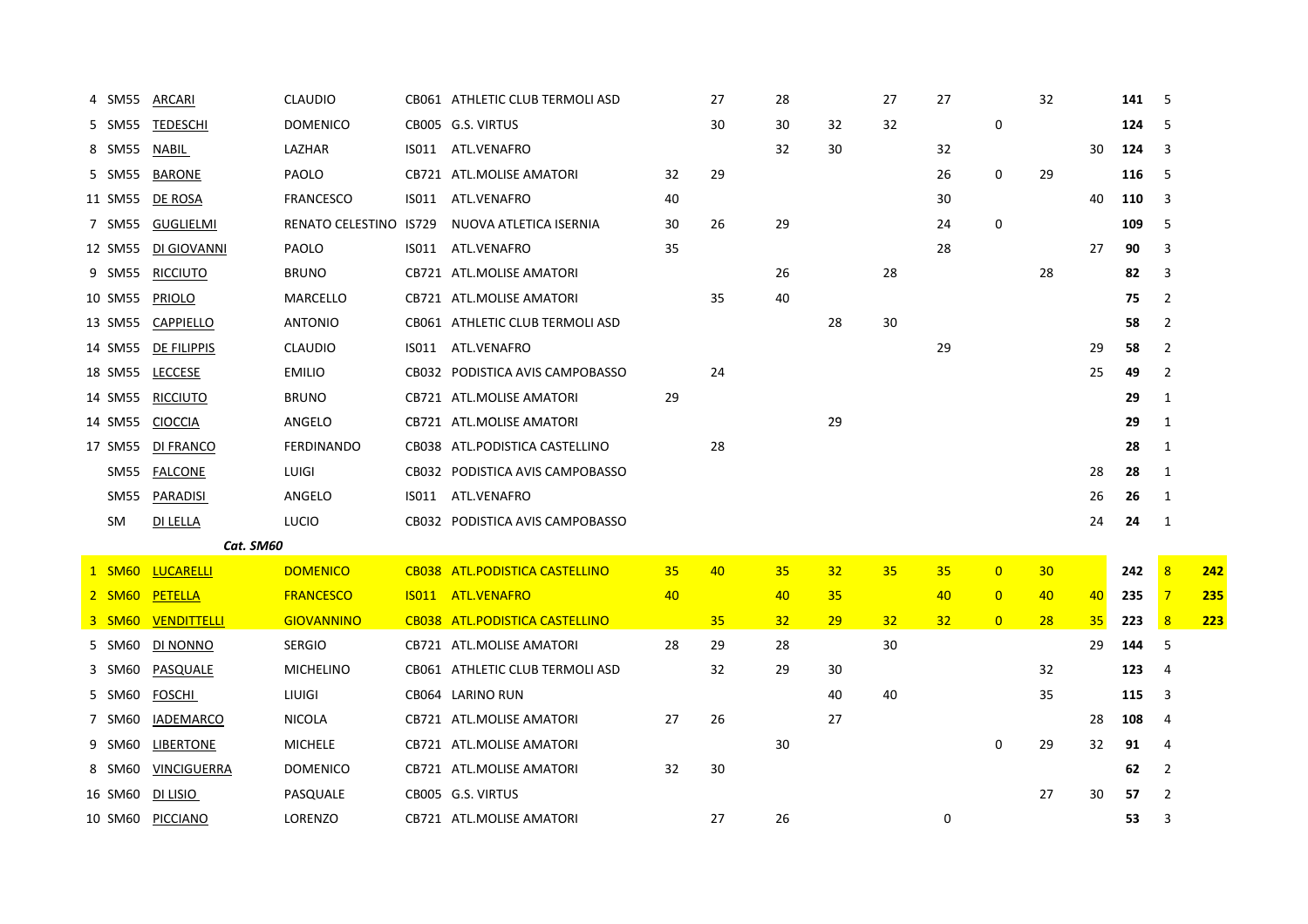| 11 SM60     | DI LUDOVICO      | <b>CLAUDIO</b>        | IS729 | NUOVA ATLETICA ISERNIA                 | 30        |    |           |                 |    |    | 0              |    |                 | 30          | 2              |            |
|-------------|------------------|-----------------------|-------|----------------------------------------|-----------|----|-----------|-----------------|----|----|----------------|----|-----------------|-------------|----------------|------------|
| 12 SM60     | <b>NOVELLI</b>   | <b>CLAUDIO</b>        |       | CB032 PODISTICA AVIS CAMPOBASSO        | 29        |    |           |                 |    |    |                |    |                 | 29          | 1              |            |
| 12 SM60     | PALADINO         | <b>MAURIZIO</b>       |       | CB005 G.S. VIRTUS                      |           |    |           |                 | 29 |    |                |    |                 | 29          | 1              |            |
| 14 SM60     | <b>FALATO</b>    | LUIGI                 |       | CB039 RUNNERS TERMOLI                  |           |    |           | 28              |    |    |                |    |                 | 28          | 1              |            |
| 14 SM60     | <b>PRESUTTI</b>  | <b>MARIO</b>          |       | CB721 ATL.MOLISE AMATORI               |           | 28 |           |                 |    |    |                |    |                 | 28          | 1              |            |
| 16 SM60     | COLASANTO        | <b>ANTONIO</b>        |       | CB721 ATL.MOLISE AMATORI               |           |    | 27        |                 |    |    |                |    |                 | 27          | 1              |            |
| 18 SM60     | LALLO            | <b>MAURO</b>          |       | CB064 LARINO RUN                       |           |    |           | 26              |    |    |                |    |                 | 26          | 1              |            |
| <b>SM60</b> | <b>RICCIUTO</b>  | <b>GREGORIO</b>       |       | CB721 ATL.MOLISE AMATORI               |           |    | 0         |                 |    |    |                |    |                 | $\mathbf 0$ | 1              |            |
|             | Cat. SM65        |                       |       |                                        |           |    |           |                 |    |    |                |    |                 |             |                |            |
| 1 SM65      | <b>CIPOLLA</b>   | <b>AGOSTINO</b>       |       | CB032 PODISTICA AVIS CAMPOBASSO        |           | 35 | 40        | 40              | 40 | 40 | 0              | 32 | 30 <sub>o</sub> | 257         | 8              | 257        |
| 2 SM65      | <b>NATALIZIA</b> | <b>ORESTE</b>         |       | <b>CB061 ATHLETIC CLUB TERMOLI ASD</b> |           | 32 | 35        | 35              | 35 | 35 | 0              | 40 | 40              | 252         | 8              | 252        |
| 3 SM65      | <b>MOFFA</b>     | <b>VITTORIO</b>       |       | <b>CB721 ATL.MOLISE AMATORI</b>        | <b>29</b> | 27 | <b>29</b> | 32              | 32 | 29 | 0              | 30 | 32 <sub>2</sub> | 240         | 9              | 213        |
| 4 SM65      | <b>COSIMI</b>    | <b>BERNARDO</b>       |       | <b>CB721 ATL.MOLISE AMATORI</b>        | 32        | 30 | 32        |                 |    | 32 | $\overline{0}$ | 35 | 35              | 196         | $\overline{7}$ | <b>196</b> |
| 5 SM65      | MIGNOGNA         | <b>GIUSEPPE</b>       |       | CB032 PODISTICA AVIS CAMPOBASSO        |           | 29 |           | 30              | 30 |    |                |    |                 | 89          | 3              |            |
| 6 SM65      | MARCHETTA        | <b>VINCENZO</b>       |       | CB721 ATL.MOLISE AMATORI               | 40        | 40 |           |                 |    |    |                |    |                 | 80          | $\overline{2}$ |            |
| 7 SM65      | DI FABIO         | PASQUALE              |       | CB038 ATL.PODISTICA CASTELLINO         |           | 23 |           |                 | 29 | 27 |                |    |                 | 79          | 3              |            |
| 12 SM65     | PASQUALE         | <b>ROSARIO</b>        |       | CB006 POL.MOLISE CAMPOBASSO            |           | 24 |           |                 |    |    |                | 28 | 27              | 79          | 3              |            |
| 13 SM65     | PONZIO           | <b>GUIDO VINCENZO</b> |       | CB721 ATL.MOLISE AMATORI               |           | 25 |           |                 |    | 26 |                |    | 28              | 79          | 3              |            |
| 8 SM65      | <b>CAPUTO</b>    | AGOSTINO              | IS729 | NUOVA ATLETICA ISERNIA                 | 30        | 28 |           |                 |    |    |                |    |                 | 58          | $\overline{2}$ |            |
| 8 SM65      | <b>PINTI</b>     | <b>MARIO DAVIDE</b>   |       | CB716 AMATORI LIMOSANO                 |           |    |           | 29              |    |    |                | 29 |                 | 58          | $\overline{2}$ |            |
| 10 SM65     | DURANTE          | <b>LUIGI</b>          | ISO11 | ATL.VENAFRO                            | 28        |    |           |                 |    | 28 |                |    |                 | 56          | 2              |            |
| 10 SM65     | ZARLENGA         | <b>FERNANDO</b>       | IS011 | ATL.VENAFRO                            |           | 26 |           |                 |    | 30 |                |    |                 | 56          | $\overline{2}$ |            |
| 18 SM65     | GIULIANO         | <b>UGO</b>            |       | CB721 ATL.MOLISE AMATORI               | 25        |    |           |                 |    |    |                |    | 29              | 54          | 2              |            |
| 14 SM65     | CANU             | <b>GIANFRANCO</b>     |       | CB032 PODISTICA AVIS CAMPOBASSO        | 35        |    |           |                 |    |    |                |    |                 | 35          | 1              |            |
| 15 SM65     | DI BONA          | <b>MICHELE</b>        |       | CB061 ATHLETIC CLUB TERMOLI ASD        |           |    | 30        |                 |    |    |                |    |                 | 30          | 1              |            |
| 16 SM65     | CELANO           | <b>NICOLA</b>         | IS729 | NUOVA ATLETICA ISERNIA                 | 27        |    |           |                 |    |    |                |    |                 | 27          | 1              |            |
| 17 SM65     | GRANDE           | <b>NICANDRO</b>       | ISO11 | ATL.VENAFRO                            | 26        |    |           |                 |    |    |                |    |                 | 26          | 1              |            |
|             | Cat. SM70        |                       |       |                                        |           |    |           |                 |    |    |                |    |                 |             |                |            |
| 1 SM70      | <b>LOMBARDI</b>  | <b>GIUSEPPE</b>       |       | CB038 ATL.PODISTICA CASTELLINO         | 40        | 40 | 40        | 40              | 40 | 40 | $\overline{0}$ | 40 | 40              | 320         | 9              | <b>280</b> |
| 2 SM70      | <b>MARANDOLA</b> | <b>ANTONIO</b>        |       | <b>CB721 ATL.MOLISE AMATORI</b>        | 29        | 32 | 30        | 30 <sub>2</sub> | 29 | 32 | $\overline{0}$ | 35 | 32              | 249         | 9              | 220        |